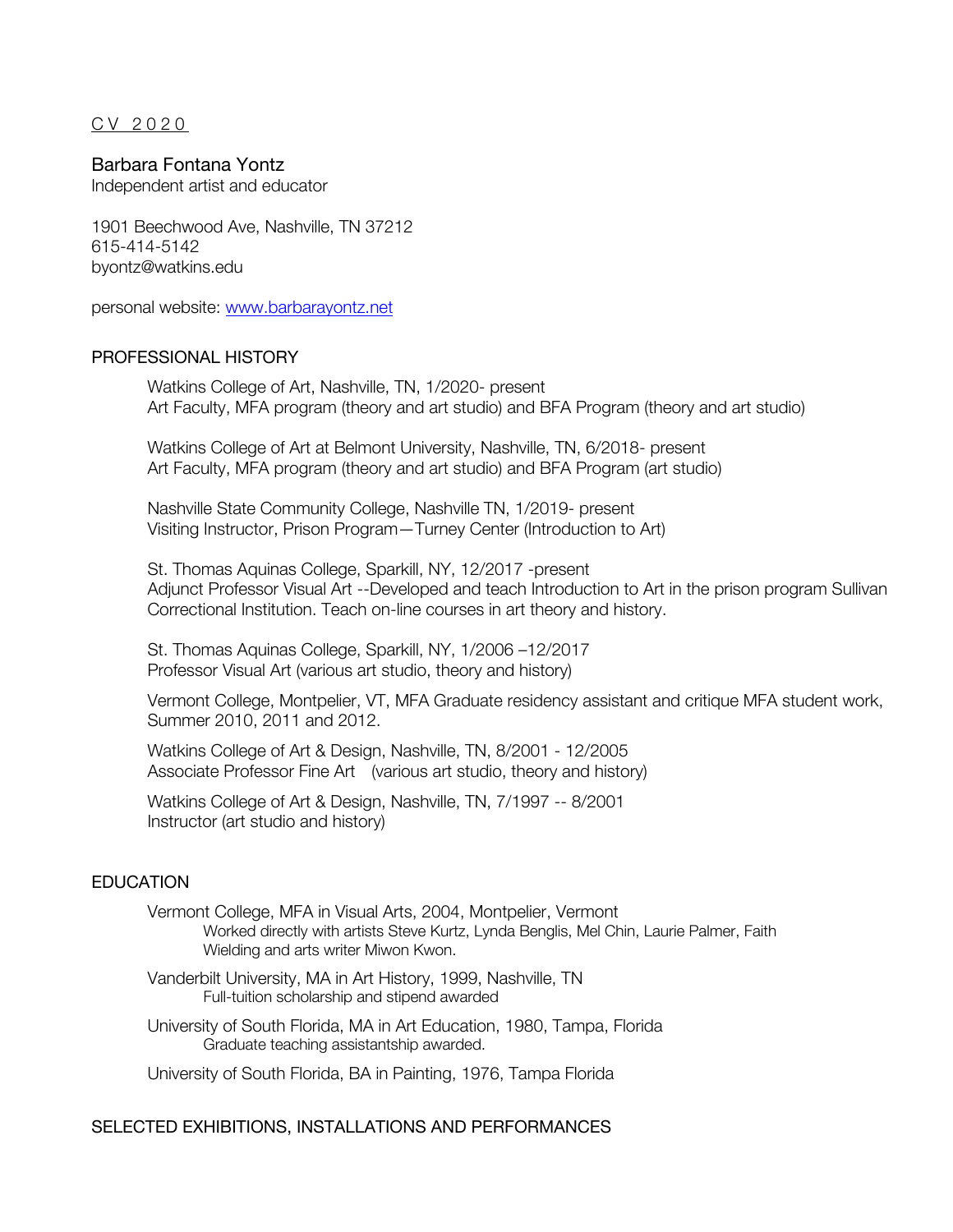- 2019 Nashville, TN, *Form of Reform*, Curb Center Vanderbilt University, January-December.
- 2016 Sparkill, NY, *Ignite*, Azarian Mccullah Gallery, St. Thomas Aquinas College, November
- 2015 Sparkill, NY, *Unit 2 Voices: Artwork from Death Row*, Azarian Mccullah Gallery, St. Thomas Aquinas College, September-October
- 2014 Sewanee, TN, *Unit 2 Retrospective*, University of the South, February
- 2012 Nashville, TN, *No Going Back*, Gallery 204, Vanderbilt University (solo show)
- 2013 Garnerville, NY, *Revival Show,* October, 2013
- 2011 New York, NY, *Faculty Show*, Azarian Mccullah Gallery, St. Thomas Aquinas College St. Louis, MO, *FATE Members Show*, Mad Gallery, juried, March
- 2009 New York, NY, *The Star Womb Project, Phase I: Monad to Nomad*, Phoenix Gallery (solo show) in collaboration with Daniel W. Savin, astrophysicist. Mobile, Alabama, *Art in Academia,* Space 301, Juried by Jason Clark New York, NY, *Fluidity and Fragments,* Phoenix Gallery, three person show.
- 2008 Chicago, IL, *Objects of Desire*, Women Made Gallery, juried Claire Wolf Krantz, art critic Art in America, Sculpture Magazine and others. Hanover, ID, *converging conversations*, 3-person show juried, Hanover College Gallery Nashville, TN, *Dress Code*, Gallery F, Scarrit Bennett College, invitational
	- Albuquerque, NM, *The Cradle Project*, Curated by Naomi Natali
	- New York, NY, *50th Anniversary Exhibition*, Phoenix Gallery
- 2007 New York, NY, *modernature*, Lotus Space, curated by JerryDale McFadden Hamden, CT, *Images of Peace*, The Albert Schweitzer Institute at Quinnipiac University, Juried
	- Miami, FL, *Deviant Behavior*, Artforms Gallery, Juried
	- Toronto, Canada, *Spring Salon*, Lenox Contemporary Gallery
	- Toronto, Canada, *2-3-d-5*, Energy Gallery
- 2006 New York, *Project30*, on-line juried exhibition Garnerville, NY, *Beauty Mystery Magic*, Garnerville Arts Project Gallery, juror, Tjok Gde Arsa Arths, October, performance
	- New York, NY, *Small Works*, Organization of Independent Artists, September
- 2005 Huntsville, AL, Huntsville Museum of Art Triennial, *Red Clay Survey*, Juried, Elaine Spatz-Rabinowitz, June, catalogue
	- Nashville, TN, Frist Center for the Visual Arts, *Fragile Species*, curator, Mark Scala, June, catalogue. Signature work for the show.
- 2004 Nashville, TN, Tennessee Art Commission Gallery, *Beyond Boundaries*, juried twoperson exhibition, November
	- Louisville, KY, Louisville Museum of Art, *Water Tower Annual*, Juried by Matt Distel, Curator for the Contemporary Arts Center, Cincinnati, October
	- Long Beach Island, NJ, "*Toxic Landscapes*", Long Beach Island Foundation of the Arts and Sciences, part invitational, part juried, July
- 2003 Montpelier, VT, "*Contemporary Drawing 2003*", Wood Gallery, juried exhibition, catalogue
	- Dickson, TN, "*5th Annual Regional Art Exhibit",* The Renaissance Center, juried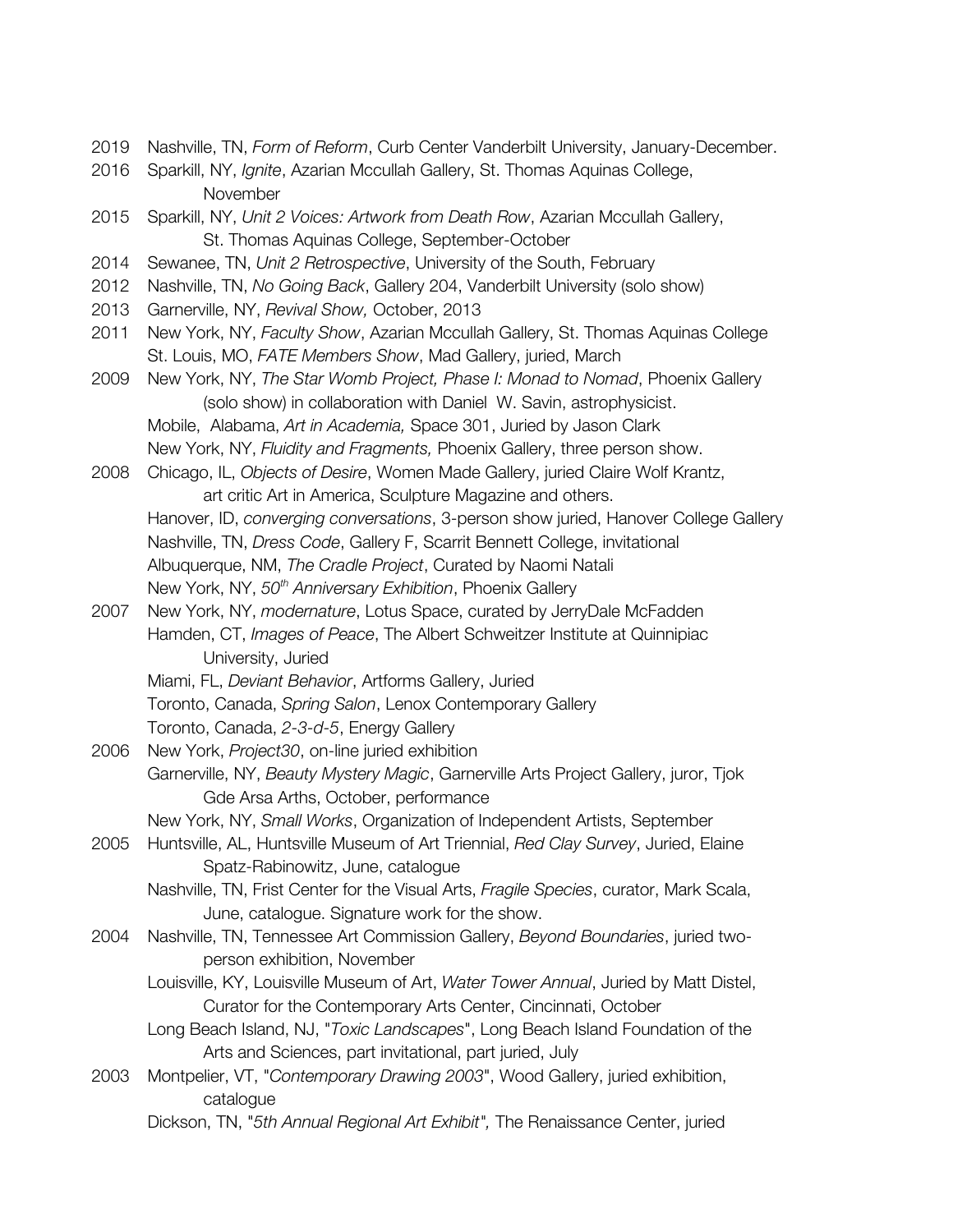exhibition, Juror, Terry Thacker

Nashville, TN, "*Artrageous"* Event for Nashville Cares Aids Center, donation

- 2002 Brunswick, Maine, "*Cuba Revisited",* Bowdin College, three-person exhibition
- Havana, Cuba, Biblioteca Nacional Jose Marti, "*Toxic Landscapes",* juror, Tim Blunk, Puffin Foundation (This was the first 'official' exhibition of American artists in Cuba since the revolution), catalogue

Albuquerque, NM, Hunger Artist Gallery, juried exhibition

Teaneck, N J, Puffin Foundation Cultural Forum, juried exhibition

- 2001 Pittsburgh, PA, Associated Artists of Pittsburgh Gallery, "*Toxic Landscapes*", juried exhibit
	- Suwannee, TN, Saint Andrews School, "*Long Overdue*" Library Exhibition, invitational Boston, MS, School of the Museum of Fine Arts Boston, "*Recuerdos de Cuba*", invitational
	- Ojai, California, Thacher School, solo exhibition and visiting artist workshop in **Encaustic**

2000 Puerto Vallarta, Mexico, CABA Gallery, solo exhibition Guadalajara, Jalisco, Mexico, Casa Carolina Gallery, solo exhibition Ajijic, Jalisco, Mexico, Centro Ajijic Bellas Artes, "*Passing Through*", 2 person

invitational

### CURITORIAL PROJECTS

Nashville, TN, Jewish Community Center, *Inside and Out: Collaborations with Unit 2*, July 2016

New York, NY, Azarian Mccullah Gallery, St. Thomas Aquinas College, *Unit 2 Voices: Artwork from Death Row,* September-October 2015

- New York, NY, Azarian Mccullah Gallery, St. Thomas Aquinas College, "Light.Camera.Action: New Media Art", (mixed artists working with new and digital media) October, 2010
- New York, NY, Azarian Mccullah Gallery, St. Thomas Aquinas College,"Eat, Pray, Love", Tattfoo Tan, October, 2008
- New York, NY, Azarian Mccullah Gallery, St. Thomas Aquinas College, "Nests", Allison Collins, October, 2007

# PAPERS PRESENTED

- Southeastern College Art Conference, Roanoke, presented *Fine Art. Visual Art. Social Art: Making Art Work,* October 2016
- Southeastern College Art Conference, Pittsburg, PA, presented a paper *Design Thinking and Creative Process in Art and Design*, Oct 2015.

13<sup>th</sup> Biennial Colloquium of Dominican Colleges and Universities, Molloy College, New York, *Compassion, Creativity and Social Justice: An Interdisciplinary Approach to Teaching about Prisons*, co-presented with Dr. Ellen Chayet, Professor Criminal Justice, June 2014.

- Southeastern College Art Conference, Greensboro, SC, presenting a paper in panel FABRICation. My talk is about the materiality and meaning of my sculptural work. Oct 2013.
- Southeastern College Art Conference, Greensboro, SC, hosting a panel and presenting a paper, *When the Personal is Political in that Place We call Art*, Oct 2013.